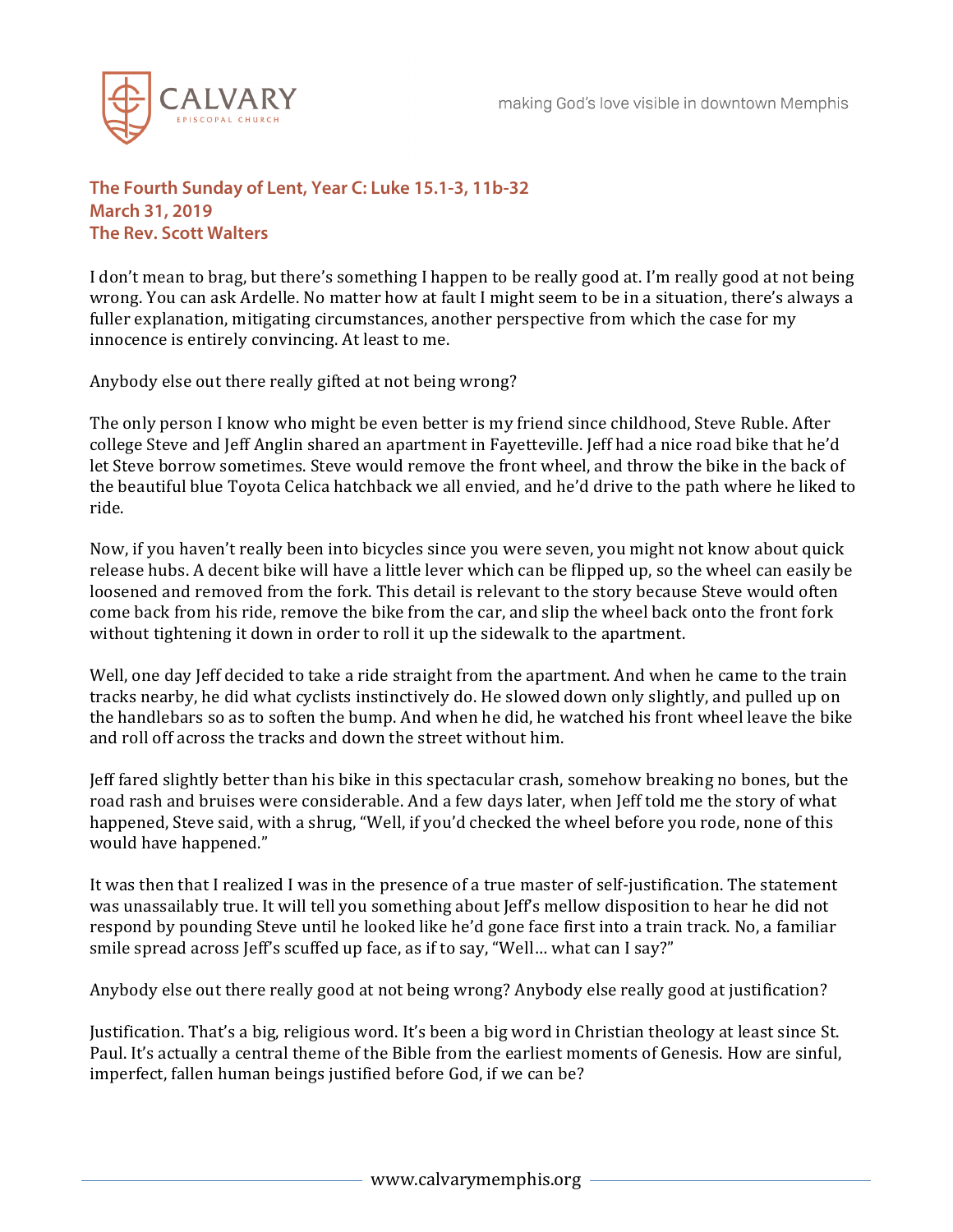But like so many other big, religious words, we tend to let them run around only with other religious words. As if our minds were made up of little dog parks where like species play only with like.

So, even if we use a word like "justify" or "grace" or "faith" with regard to our everyday dealings with other people, it's as if it's just a curious coincidence that there are words that look and sound just the same that we use in church and apply to our dealings with God.

But what if we've gotten this wrong? For instance, have you ever wondered whether justification by grace through faith might actually have something to do with the many ways we justify ourselves to one another? Maybe even with the ways we justify our lives to ourselves?

"Listen!," said the older son, "For all these years I have been working like a slave for you, and I have never disobeyed your command; yet you have never given me even a young goat so that I might celebrate with my friends. But when this son of yours came back, who has devoured your property with prostitutes, you killed the fatted calf for him!"

Ah, yes. The parable of the Responsible Son. Remember it?

Now, I happen to be an eldest child. Clearly Jesus had reviewed the latest birth order research before composing his parable. We first born ones do seem to have a tendency to be extra responsible and diligent, as if the need to prove our worth is a little more intense than it is in those younger siblings whom our parents were so much easier on. The ones they would spoil to the point of letting them gallivant around with pigs and prostitutes but they wouldn't even let us eat pork rinds when we were little and our dating life was monitored more closely than the crown jewels.

Some years ago, I read an article that said elite universities were actually considering quotas on first born children because their hyper responsible habits got them bizarrely overrepresented in the classes they admitted. Quotas. So that's why I didn't get into Stanford.

Not that we're resentful. Or rather, not that we're resentful…for anything but the soundest of reasons. After all, we've been justifying ourselves meticulously for our whole lives and then somebody up and changes the criteria for goodness. How fair is that?

I hope you can appreciate our frustration before you, too, accept the cheap grace of the open armed father in Jesus's annoying little parable.

Unless this very frustration… unless this familiar resentment is precisely what learning that I am justified because of who God is, not because of what I've done, is meant to heal.

In the parable, it is telling that the father disputes nothing in the older son's case. Not really. Saying, "everything I have is yours," is not the same as saying, "I've thrown the best party money can buy just for you!" The father disputes nothing in the older son's careful justification of his worthiness. Not the hard work. Not the perfect obedience. Not the lack of even a goat party for his friends. The father disputes none of this.

It just breaks the father's heart that his own child thinks he has to justify himself at all. It breaks his heart that his child thinks a father's joy and his affection must be earned, and that all the responsible son's efforts at goodness over the years had been a kind of performance to do just that.

The older son in each of us may need to feel the father's sadness at a child who thinks his acceptance is conditional. We may need to feel this sadness if we're to be changed by the parable of the